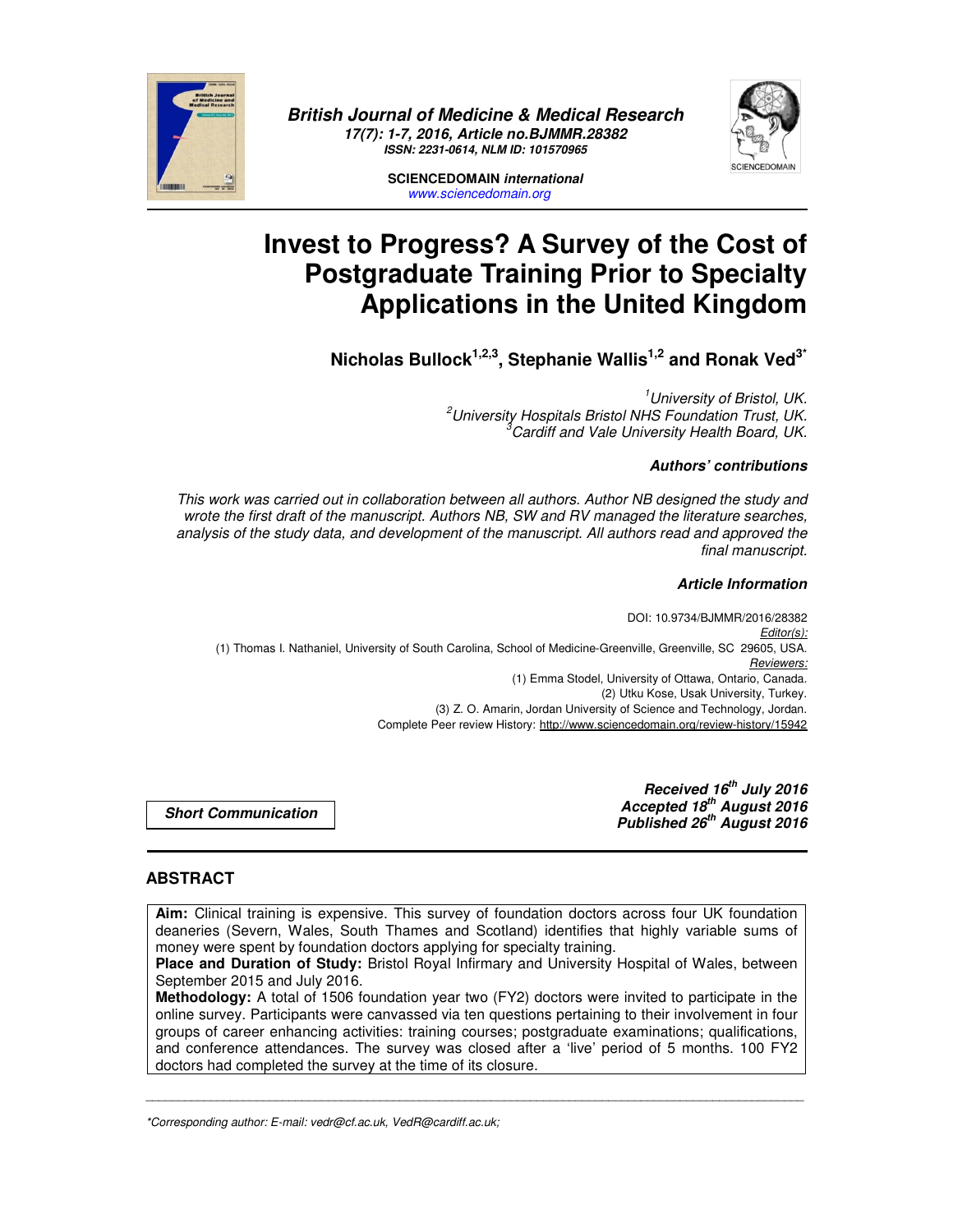**Results:** Of the 100 participants, 89 (89.0%) had undertaken at least one career enhancing activity, with a mean expenditure of £1460 per respondent. Surgical and academic programme applicants spent on average over double the amount of those for anaesthetics ( $p = 0.01$ ) and medicine ( $p = 0.001$ ) and ten times that of applicants to general practice ( $p = 0.0001$ ). **Conclusions:** These results have potential implications for training expectations, allocation of study budgets and specialty application processes as a whole.

*Keywords: Cost specialty training medical education.* 

# **1. INTRODUCTION**

Postgraduate medical training in the United Kingdom (UK) is expensive, with doctors spending an average of £17 114 prior to obtaining their Certificate of Completion of Training [1]. Alongside inevitable expenses such as those associated with indemnity insurance and transport, a significant proportion of trainees' educational expenses may include spending personal funds on career enhancing activities, such as completion of training courses, postgraduate exams and attendance at conferences. These expenses have been estimated to cost junior doctors up to £7000 [2]. Whilst these estimated figures have been assumed to vary based on trainee specialty, this has only rarely been assessed in peer reviewed literature [1,2]. Furthermore, there is little published work assessing precisely when during their training junior doctors are spending money on these career-enhancing activities. Identifying these variables in spending would provide useful information to optimize training curricula, study budgets allocations, and the pricing of careerenhancing activities.

Training bodies do stipulate that many of these activities should be completed by the end of early specialist training. For example, successful completion of the Membership of the Royal College of Surgeons (MRCS) and Membership of the Royal College of Physicians (MRCP) examinations are formal exit requirements for Core Surgical and Core Medical Training [3,4]. Career enhancing activities have been demonstrated to enhance the knowledge and experience of the individual trainee. For example, the Advanced Trauma Life Support course (ATLS) has been shown to improve the knowledge and skills of participants in the management of multiple trauma patients [5]. Furthermore, the completion of a qualification or course in medical education has been shown to improve doctors teaching skills [6,7]. However, with high levels of competition and the allocation of points for these activities during recruitment, are juniors completing career enhancing activities earlier on in their training in order to gain a competitive advantage over their peers? If so, there is a need to identify how much money new junior doctors are spending on these activities.

This study sought to establish the range and associated costs of career enhancing activities being undertaken by Foundation Doctors in the UK prior to specialty training application.

# **2. METHODOLOGY**

Foundation Year Two (FY2) doctors working within four Foundation Schools (Scotland, Severn, South Thames and Wales) who had applied for specialty training commencing August 2015 were invited to participate in the study. An online questionnaire was distributed to participants, comprising ten questions pertaining to their involvement in four groups of career enhancing activities: training courses, postgraduate examinations, qualifications, and conference attendances. Invitations disseminated via email and social media between January and March 2015. Altogether, 1506 foundation doctors were invited to participate in the survey (Wales 318; Severn 280; South Thames 834; Scotland 74). Responses were limited to one per I.P. address to minimise the risk of duplication. The survey was closed once 100 responses were received, after which data analysis was undertaken.

Primary outcome was the total amount spent on career enhancing activities prior to specialty training applications. Mean total expenditures for each specialty were compared to that of academic and surgical applicants using the independent student's t-test. A p-value of  $< 0.05$ was considered statistically significant.

## **3. RESULTS**

Response rates were distributed across deaneries as follows: Scotland 10/74 (13.0%); Severn 45/280 (16.1%); South Thames 32/834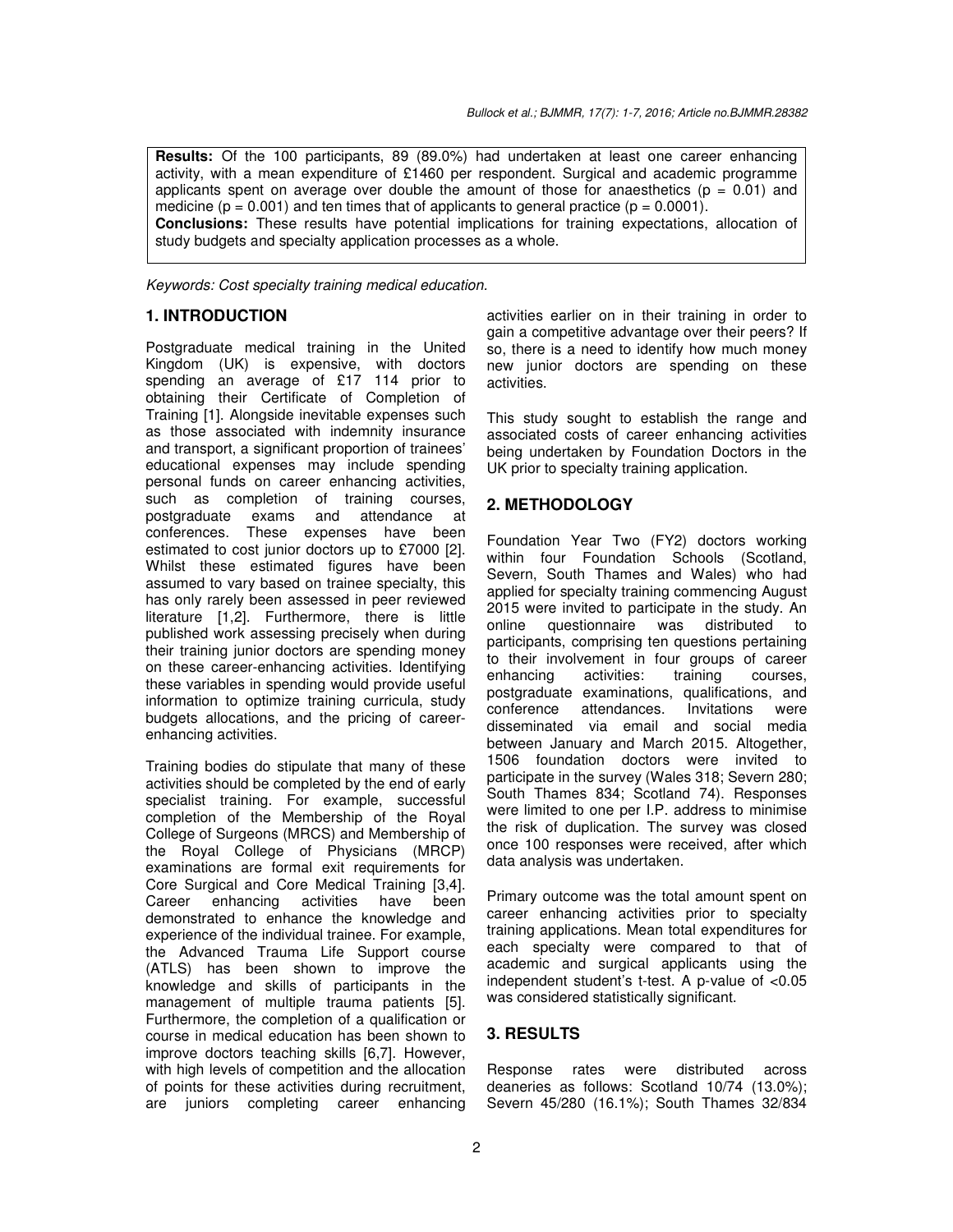(3.8%); Wales 13/318 (4.1%). The demographics of respondents are outlined in Table 1.

#### **Table 1. Respondent demographics**

|                                 | n (%)     |  |  |  |  |  |
|---------------------------------|-----------|--|--|--|--|--|
| Age group                       |           |  |  |  |  |  |
| 21-25                           | 35(35.0)  |  |  |  |  |  |
| 26-30                           | 56 (56.0) |  |  |  |  |  |
| $31 - 35$                       | 8(8.0)    |  |  |  |  |  |
| >35                             | 1(1.0)    |  |  |  |  |  |
| Nature of medical qualification |           |  |  |  |  |  |
| Undergraduate                   | 78 (78.0) |  |  |  |  |  |
| Postgraduate                    | 19 (19.0) |  |  |  |  |  |
| Not disclosed                   | 3(3.0)    |  |  |  |  |  |
| <b>Foundation school</b>        |           |  |  |  |  |  |
| Scotland                        | 10(10.0)  |  |  |  |  |  |
| Severn                          | 45 (45.0) |  |  |  |  |  |
| South Thames                    | 32(32.0)  |  |  |  |  |  |
| Wales                           | 13 (13.0) |  |  |  |  |  |

Of the 100 respondents, a total of 89 (89.0%) reported undertaking at least one form of career<br>enhancing activity, with attendance at attendance at conferences (n=59; 59.0%) and the completion of training courses (n=56; 56.0%) being the two most popular. The most frequently reported motivation was a desire to increase competitiveness for specialty applications (n=71; 71.0%), followed by a desire to develop knowledge and skills (n=66; 66.0%).

The number of participants and the amount spent on each activity, as totals, and stratified by intended specialty, are given in Table 1 and Fig. 1.

The mean total amount spent by each participant was £1460, with those applying for academic training and surgical specialties investing the most (mean totals of £3572 and £2535 respectively). Those applying for Surgery and academic specialities spent significantly greater total amounts than their colleagues that applied for: anaesthetics & emergency medicine ( $p =$ 0.01); medicine ( $p = 0.001$ ); paediatrics ( $p =$ 0.008) and general practice  $(p = 0.0001)$ . A comparison of mean spending per group is illustrated in Fig. 2.

Surgical and academic scheme applicants had the greatest outlays for every career enhancing activity when compared to spending of applicants to other specialities. Comparison of spending on activities between specialty application groups is further illustrated in Fig. 3.



**Fig. 1. Proportions of foundation doctors undertaking career enhancing activities across speciality application cohorts**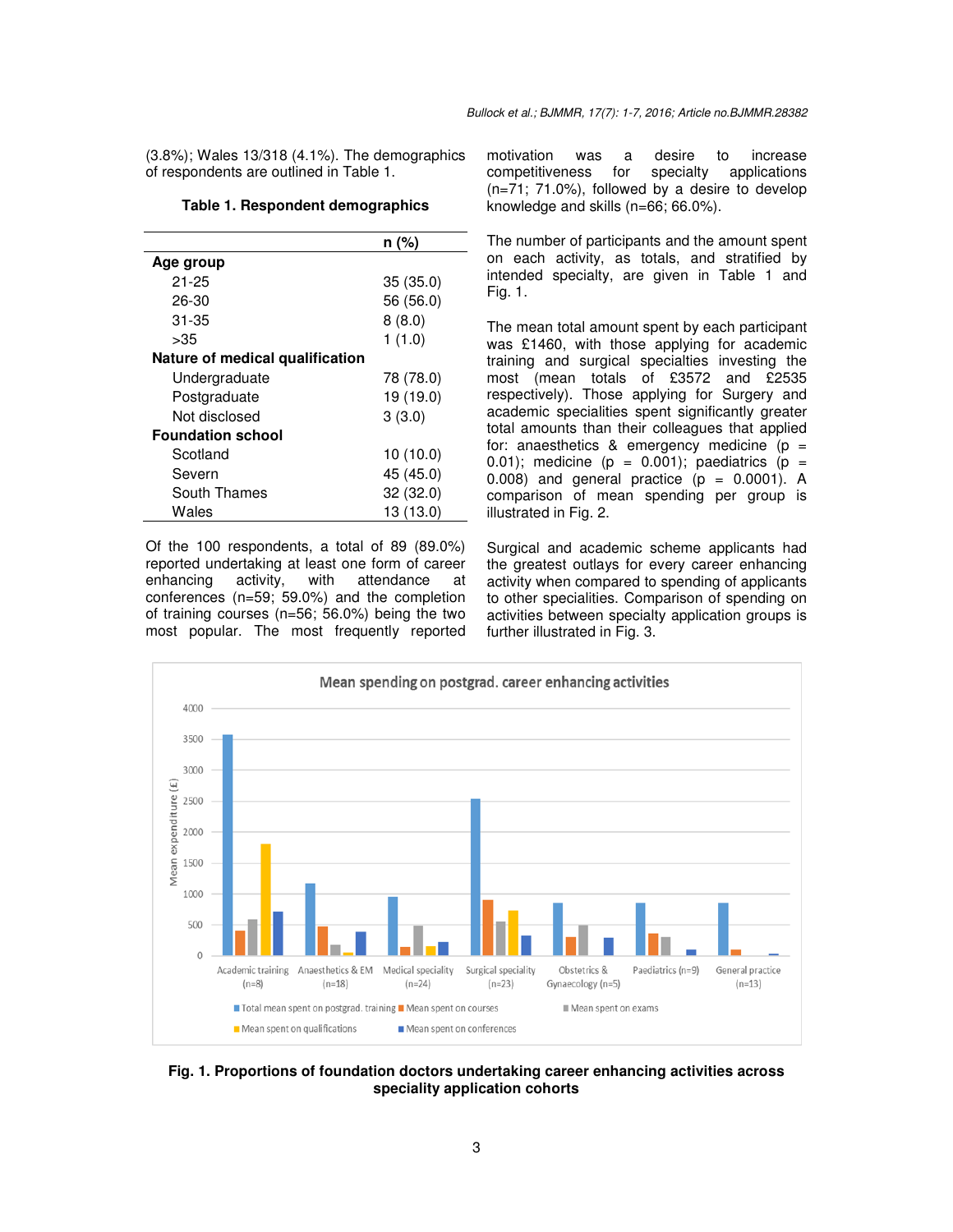| Table 2. Average spending on career enhancing activities, as a total and stratified by intended specialty |  |  |  |
|-----------------------------------------------------------------------------------------------------------|--|--|--|
|                                                                                                           |  |  |  |
|                                                                                                           |  |  |  |
|                                                                                                           |  |  |  |

| Intended specialty       |           | Total           |           | <b>Training courses</b> |           | Postgraduate exams |         | Postgraduate<br>qualifications |           | Attendance at conferences |  |
|--------------------------|-----------|-----------------|-----------|-------------------------|-----------|--------------------|---------|--------------------------------|-----------|---------------------------|--|
|                          | n (%)     | Mean spent (SD) | $n$ (%)   | Mean spent (SD)         | $n$ (%)   | Mean spent (SD)    | $n$ (%) | Mean spent (SD)                | $n$ (%)   | Mean spent (SD)           |  |
| Academic training        | 8(8.0)    | 3572 (6650)     | 4(50.0)   | 406 (425)               | 8(100)    | 594 (371)          | 1(12.5) | 1813 (5127)                    | 7(87.5)   | 716 (965)                 |  |
| Anaesthetics & EM*       | 18(18.0)  | 1171 (843)      | 11(61.1)  | 476 (474)               | 4(22.2)   | 183 (402)          | 0(0.0)  | 60 (232)                       | 12 (66.7  | 390 (353)                 |  |
| Medical specialty        | 24(24.0)  | 948 (782)       | 8(33.3)   | 138 (273)               | 16 (66.7) | 482 (315)          | 3(12.5) | 159 (451)                      | 16 (66.7  | 232 (306)                 |  |
| Surgical specialty       | 23(23.0)  | 2535 (1804)     | 20(87.0)  | 903 (482)               | 19 (82.6) | 548 (309)          | 5(21.7) | 731 (1688)                     | 15(65.2)  | 328 (406)                 |  |
| Obstetrics & Gynaecology | 5(5.0)    | 859 (137)       | 3(60.0)   | 300 (388)               | 3(60%)    | 490 (306)          | 0(0.0)  | 0(0)                           | 4(80.0)   | 291 (413)                 |  |
| <b>Paediatrics</b>       | 9(9.0)    | 769 (454)       | 7(77.8)   | 358 (303)               | 5(55.6)   | 306 (345)          | 0(0.0)  | 0(0)                           | 4(44.4)   | 105 (263)                 |  |
| General practice         | 13(13.0)  | 151 (229)       | 3(23.1)   | 103 (178)               | 0(0.0)    | 0(0)               | 0(0.0)  | 0(0)                           | (7.7)     | 35(91)                    |  |
| Total                    | 100 (100) | 1460 (2350)     | 56 (56.0) | 427 (475)               | 55(55.0)  | 380 (366)          | 9(9.0)  | 381 (1753)                     | 59 (59.0) | 291 (444)                 |  |

*\* Anaesthetics & EM includes applicants for both Acute Care Common Stem Anaesthetics or Emergency Medicine, and Core Anaesthetics. Abbreviations: EM, Emergency Medicine; SD, Standard Deviation*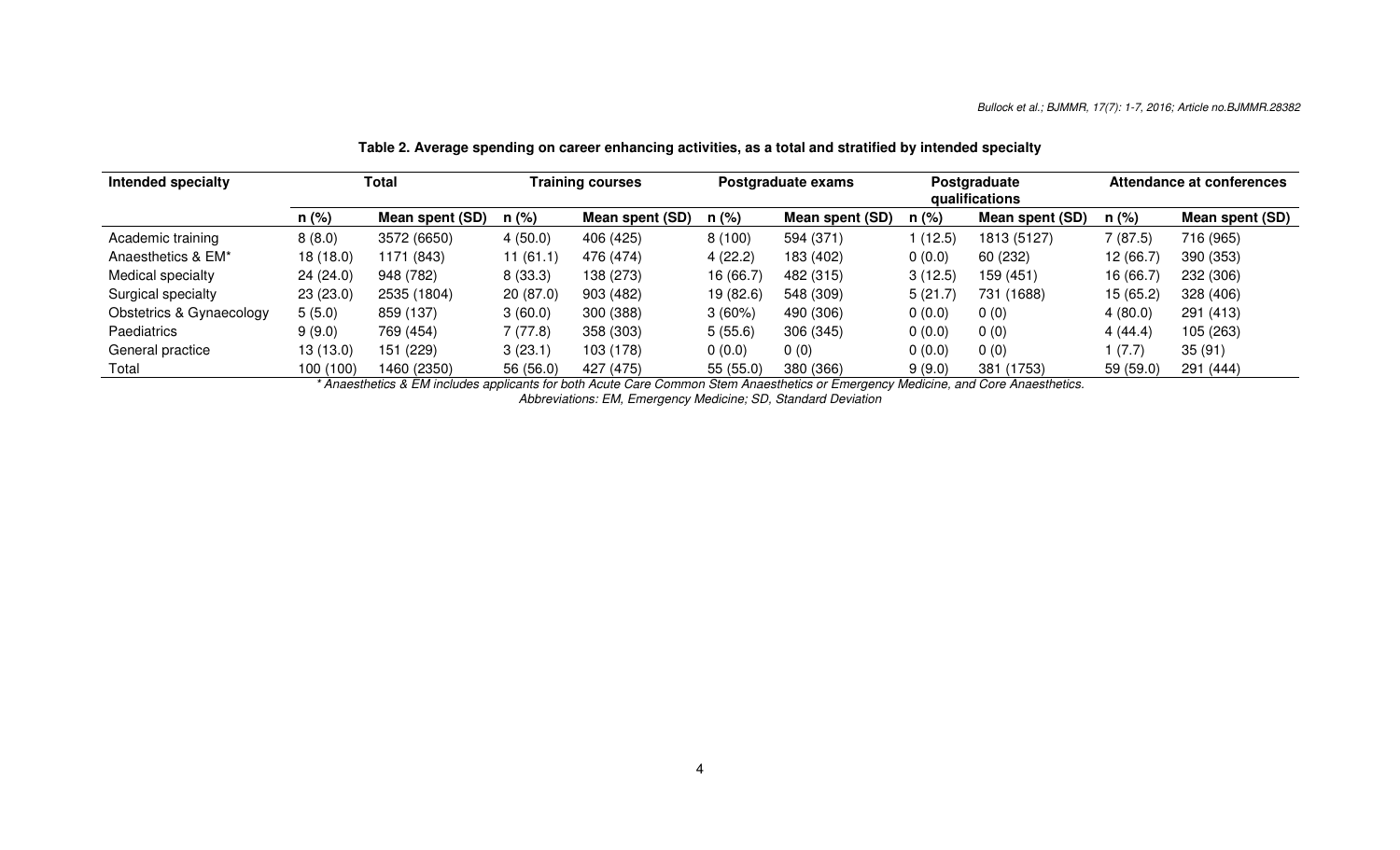*Bullock et al.; BJMMR, 17(7): 1-7, 2016; Article no.BJMMR.28382* 



**Fig. 2. Comparison of mean overall spending on career enhancing activities between foundation doctor speciality application cohorts** 



**Fig. 3. Comparison of mean spending by foundation doctors per career enhancing activity across speciality application cohorts** 

# **4. DISCUSSION**

This small study suggests that junior doctors in the UK are spending substantial but variable sums on career enhancing activities prior to applying for specialty training. This variation appears to relate to intended specialty, with those applying for more competitive areas such as clinical academia and surgical specialties [8] investing the greatest amount. Surgical and academic applicants in this study spent approximately double that of their colleagues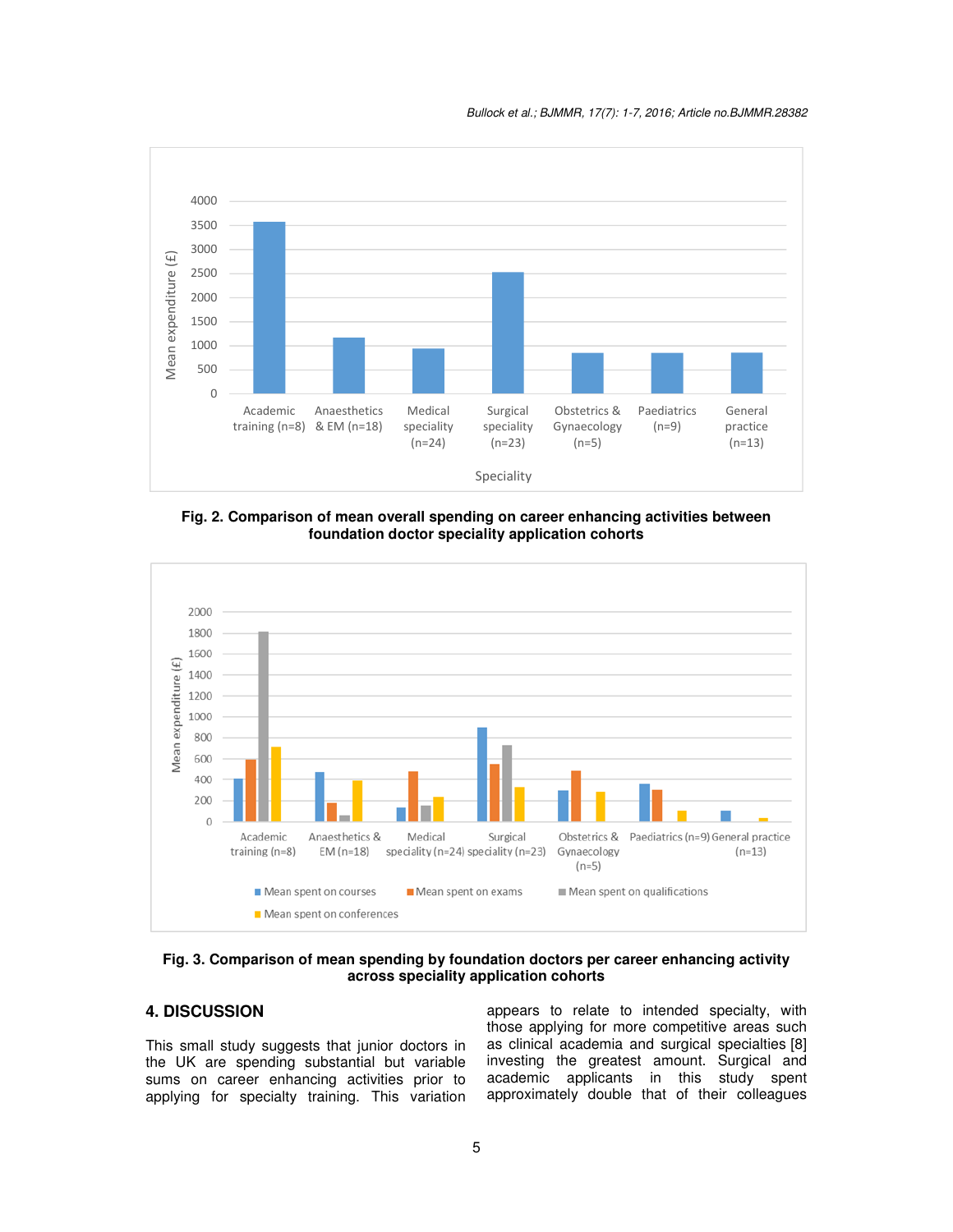applying for anaesthetics and medicine, and ten times more than applicants to general practice. However, these findings may be limited by response bias. A larger prospective study should be conducted to further investigate the variability in costs incurred by foundation trainees, and determine the means by which junior doctors are funding these activities.

In the current economic climate, the rising costs of clinical training are stark. Current UK medical graduates begin clinical work burdened by student debts of over £57,000 [2,4], and it is thought that the costs of medical postgraduate career-enhancing activities outweigh those of postgraduates in other fields such as law [2]. In the UK, Local Education and Training Boards (LETBs) are tasked with the distribution and utilisation of standardised national funding to provide education and training at a local level for healthcare professionals [9,10]. However, the quantity of monetary support provided at an individual level by this system is often relatively small [11,12]. This forces many junior doctors to spend significant amounts of their personal income to fund career-enhancing activities [1,9,11].

This study suggests that applicants to clinical specialty training invest significantly variable amounts on career enhancing activities. Many trainees in this study were exceeding their allocated study budgets of ~£300-600 per year [11]. The variable costs of early postgraduate career-enhancing activities could ostensibly play a significant role when junior doctors are deciding which specialty to apply for, potentially even superseding factors such as personal interest and enjoyment of the specialty [1]. This raises the question of whether it is appropriate to place such high weighting upon these activities during recruitment for early specialty training.

## **5. CONCLUSION**

If the significant magnitude and variability in spending by foundation doctors identified in this work are corroborated by a larger study, Local Education and Training Boards could need to consider supporting this with compensatory modulation of Foundation Programme study budgets.

# **CONSENT**

All authors declare that all survey participants gave informed consent for publication of this paper and accompanying figures.

# **ETHICAL APPROVAL**

This work was granted ethical approval by the University of Bristol Research Ethics Committee.

# **COMPETING INTERESTS**

Authors have declared that no competing interests exist.

# **REFERENCES**

1. Jaques H. Junior doctors spend £17 114 on postgraduate training. BMJ Careers; 2011. (Accessed  $14<sup>th</sup>$  June 2016) Available:http://careers.bmj.com/careers/a

dvice/view-article.html?id=20004902

- 2. Harrison E, Shaloub J. The cost of surgical training. Position statement by the Association of Surgeons in Training; 2007.
- 3. General Medical Council. Intercollegiate Surgical Curriculum. London: GMC; 2013.
- 4. British Medical Association. How much does it cost to train a doctor in the United Kingdom? Personal Social Services Research Unit, University of Kent; 2013.  $(A$ ccessed 10<sup>th</sup> June 2016) Available:https://webcache.googleusercont ent.com/search?q=cache:FMShmjQsSocJ: https://www.bma.org.uk/- /media/Files/Word%2520files/News%2520 views%2520analysis/pressbriefing\_cost\_of training\_doctors.docx+&cd=2&hl=en&ct= clnk&gl=uk
- 5. Mohammad A, Branicki F, Abu-Zidan FM. Educational and clinical impact of Advanced Trauma Life Support (ATLS) courses: A systematic review. World J Surg. 2014;38(2):322-29.
- 6. McLeod PJ, Brawer J, Steinert Y, Chalk C, McLeod A. A pilot study designed to acquaint medical educators with basic pedagogic principles. Med Teach. 2008; 30(1):92–93.
- 7. Foster K, Laurent R. How we make good doctors into good teachers: A short course to support busy clinicians to improve their teaching skills. Med Teach. 2013;35(1): 4-7.
- 8. Kennedy, C, Howes, J. Specialty training applications for 2015: Competition ratios and changes to the process. BMJ Careers; 2015. (Accessed  $13<sup>th</sup>$  December 2015)